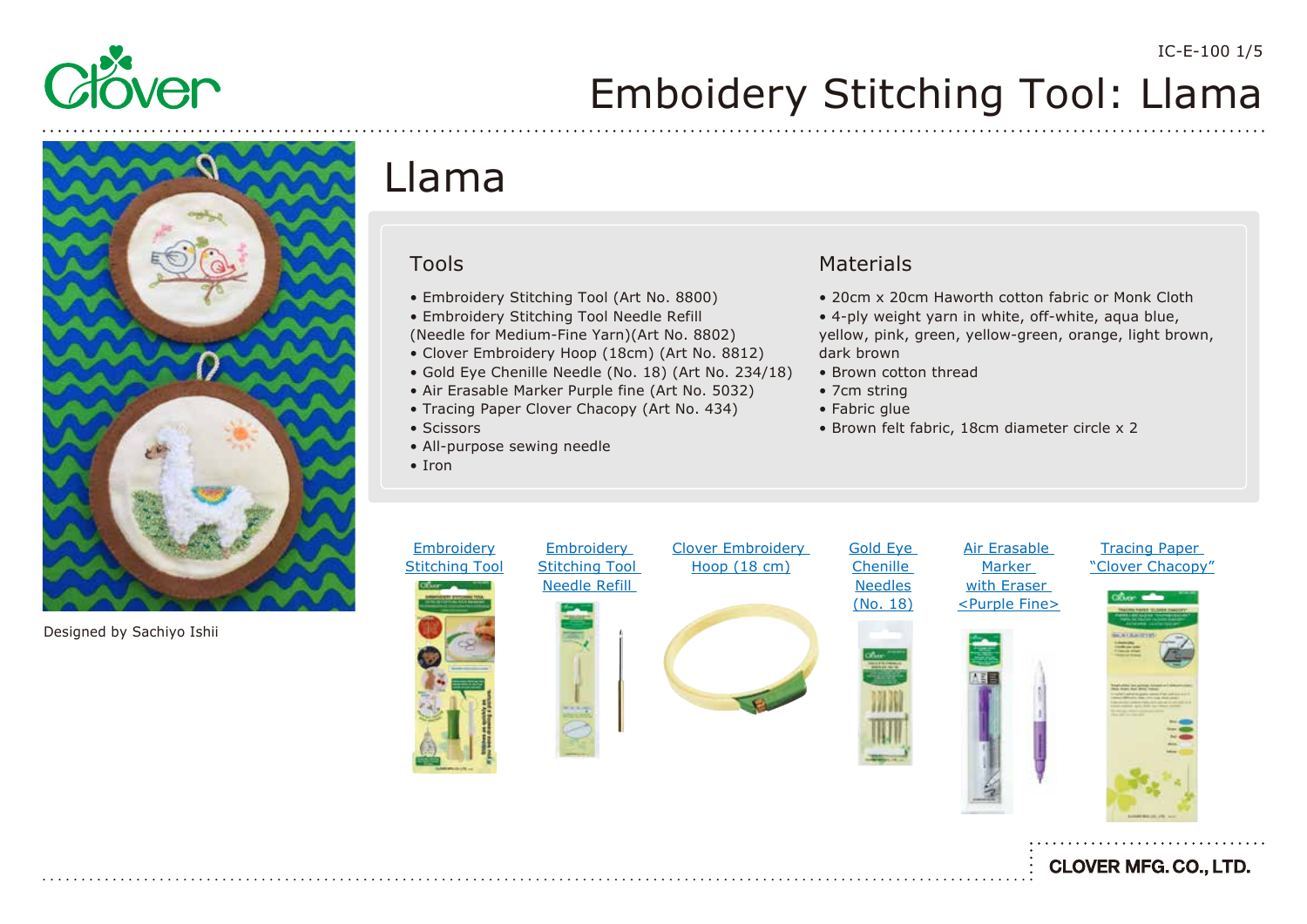

## Llama

- 1. Transfer the motif onto the fabric, using Clover Chacopy. With Air Erasable Marker, draw over the outline of llama so that you can see the shape from the wrong side as well.
- 2. Place the fabric in hoop. For the best result, use Clover Embroidery Hoop which grips the fabric firmly.

*\* Please find the blog for Embroidery Stitching Tool on our website. <https://www.clover-mfg.com/blog/828>*

3. Using the Embroidery Stitching Tool, adjust the needle length to position 1.

 Thread the needle with white yarn. From the wrong side, work the outline of llama and then fill in the llama' s body. Loops shall be left on the right side.

- 4. Turn to the right side and work satin stitch to complete the rest of the motif, leaving loops on the wrong side this time.
- 5. Work the details with hand stitches, using chenille needle and referring to photo for colours.

 Embroider eyes and mouth with straight stitches. Embroider dots in grass.

Make straight stitch around the orange circle for the sun.

- 6. Lightly coat the loops on the wrong side of work with fabric glue. Allow it to dry.
- 7. Gently press with iron.

8. Mark a 15cm diameter circle in the centre of one of the 18cm circles of brown felt.

 Cut out the smaller circle, leaving a 1.5cm wide 'frame' intact around the edge.

 Sew inner edge of felt frame to embroidered fabric, using over-cast stitches.

 Mark top centre and sandwich the string between the framed embroidery piece and the remaining 18cm felt circle.

 Sew the felt pieces together around outer edge, using blanket stitches all around.

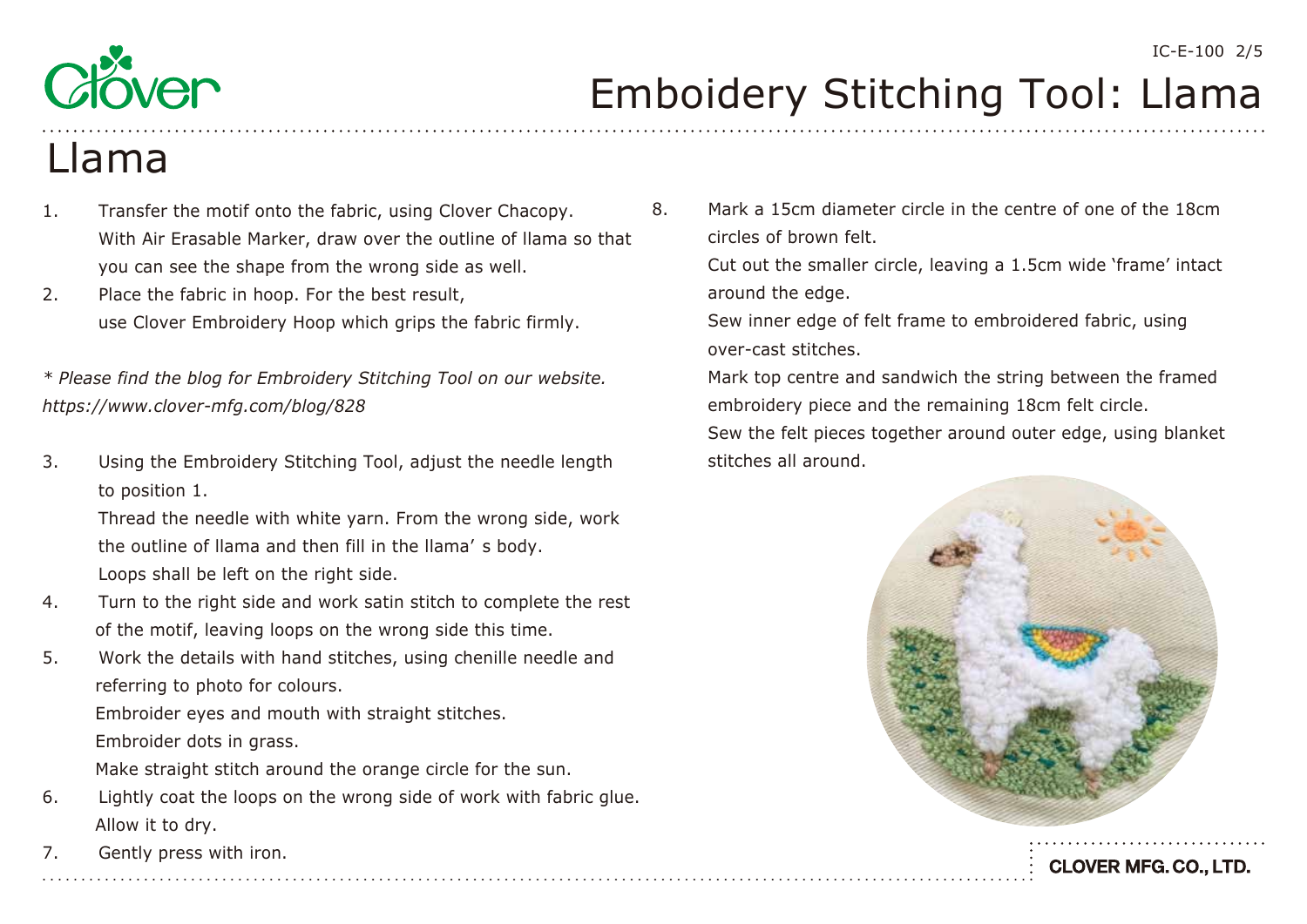

## Love birds

#### Tools

- Embroidery Stitching Tool (Art No. 8800)
- Clover Embroidery Hoop (12 cm) (Art No. 8813)
- Gold Eye Chenille Needle (No. 18) (Art No. 234/18)
- Air Erasable Marker Purple fine (Art No. 5032)
- Tracing Paper Clover Chacopy (Art No. 434)
- Scissors
- All-purpose sewing needle
- Iron

#### Materials

- 15cm x 15cm Oxford cotton fabric
- 3-ply embroidery thread in blue, yellow-green,
- red, yellow, dark brown, brown, pink
- Brown cotton thread
- 7cm string
- Fabric glue
- Brown felt fabric, 16cm diameter circle x 2



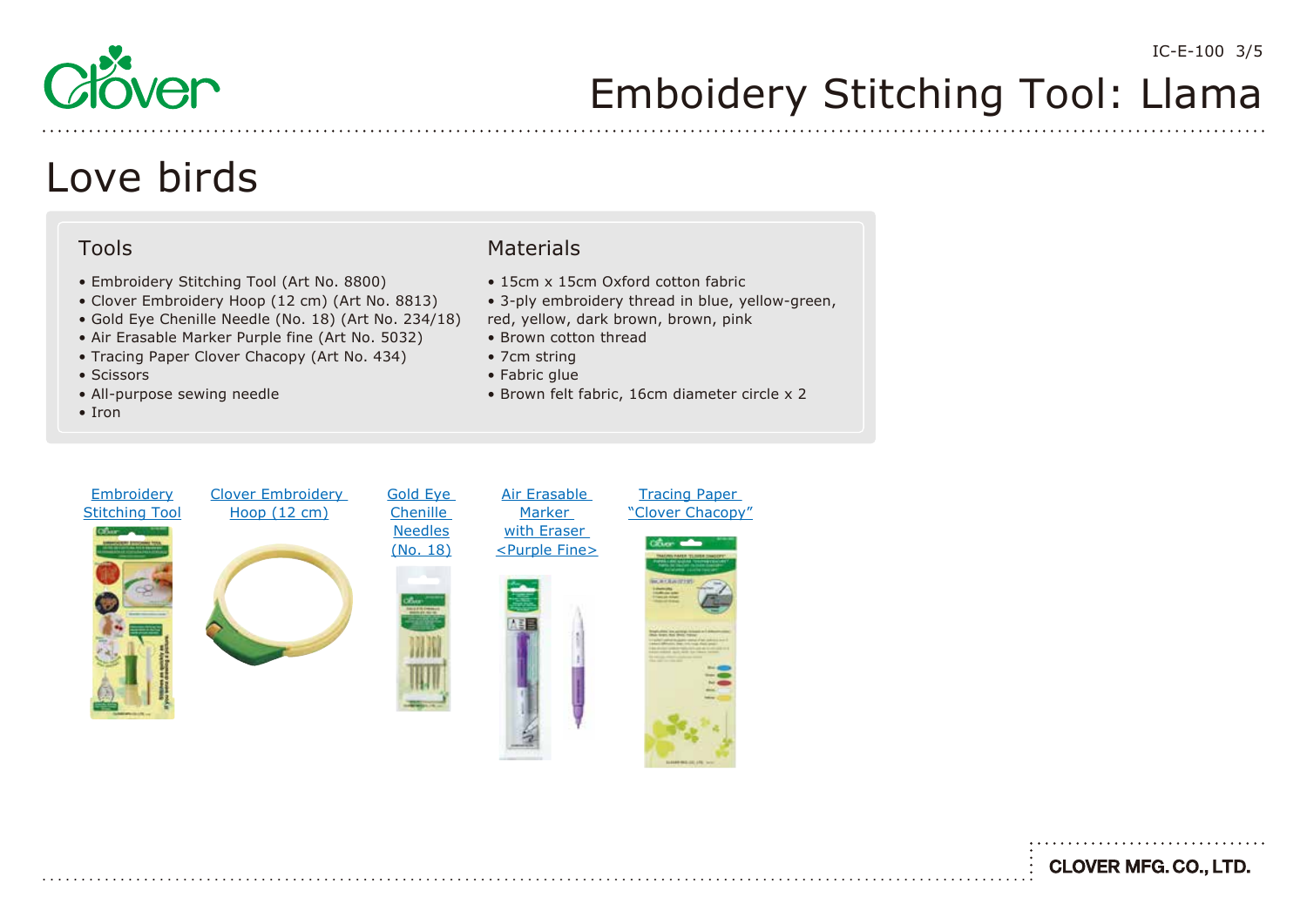

# Love birds

#### Practical tips:

Using 3-ply thread creates a delicate look, however, if you cannot find 3-ply and find it troublesome to separate strands from common 6-ply embroidery threads, use 6-ply threads and 6-ply needle (8803).

- 1. Transfer the motif onto the fabric, using Clover Chacopy.
- 2. Place the fabric in hoop. For the best result, use Clover Embroidery Hoop which grips the fabric firmly.

*\* Please find the blog for Embroidery Stitching Tool at the link below*

- 3. Using the Embroidery Stitching Tool, adjust the needle length to position 1.
- 4. Work the details with hand stitches, using chenille needle and referring to photo for colours. For the eyes, make French knots.
- 5. Lightly coat the loops on the wrong side of work with fabric glue. Allow it to dry.
- 6. Gently press with iron.
- 7. Mark a 12.5cm diameter circle in the centre of one of the 16cm circles of brown felt.

 Cut out the smaller circle, leaving a 1.75cm wide 'frame' intact around the edge.

8. Cut out 12.5cm circle from one of the brown felt piece to create a frame.

 Sew inner edge of felt frame to embroidered fabric, using over-cast stitches.

 Mark top centre and sandwich the string between the framed embroidery piece and remaining 16cm felt circle.

 Sew the felt pieces together around outer edge, using blanket stitches all around.